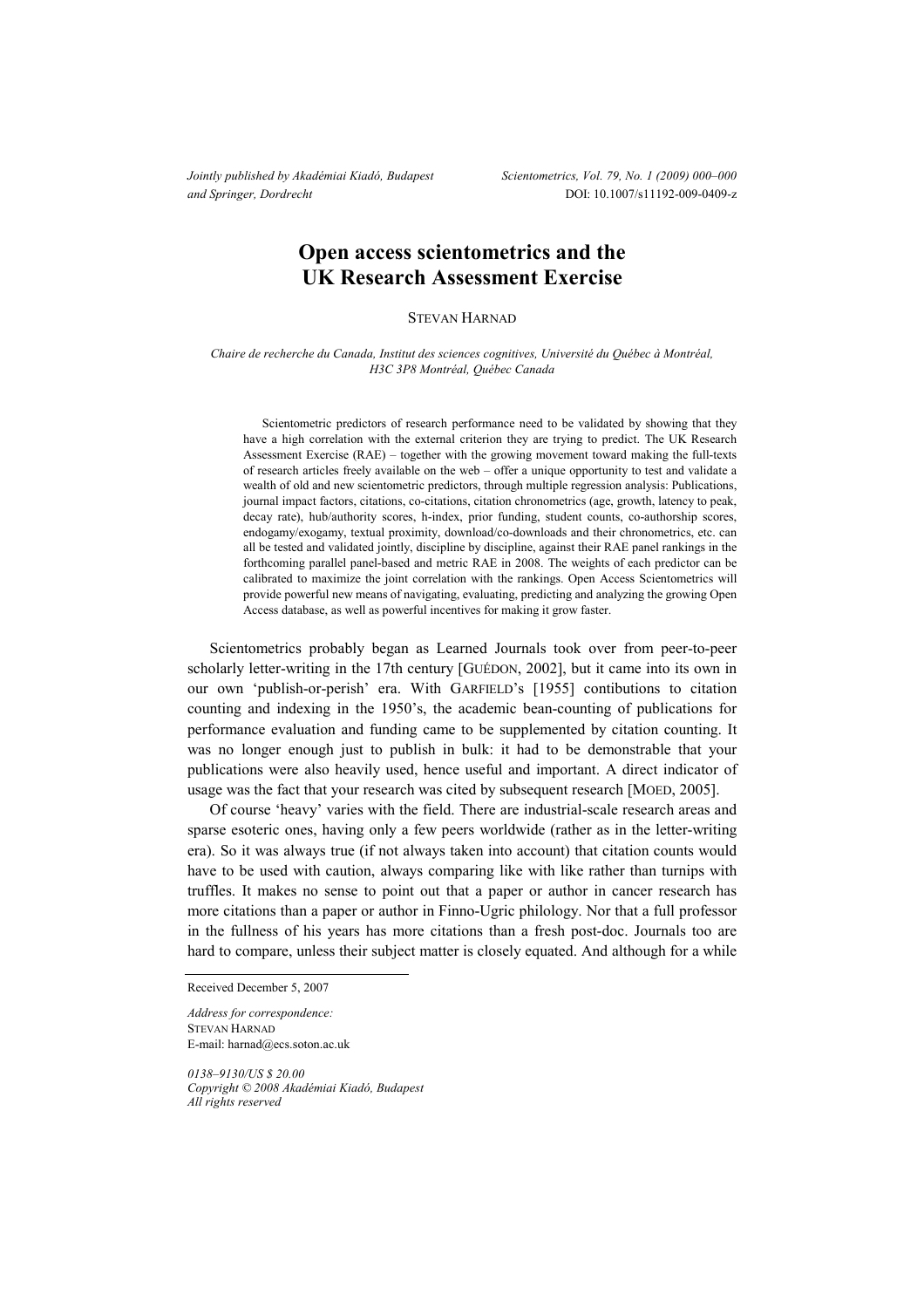it became the most popular bean-counting method, using the 'journal impact factor' (the average number of citations per article) to weigh publications is like using the average graduating marks of their secondary schools to weigh incoming university applicants. One wants the applicant's own exact marks, and then one wants to know what those marks mean.

*Psychometrics and test validation.* In weighing the meaning of metrics, scientometrics can perhaps take a lesson from psychometrics [KLINE, 2000]. In the field of aptitude testing, the tests are constructed and validated against external criteria. One first starts by inventing test items, picking items that agree with one another in polarity: A set of items is given to a large number of testees, and their average scores on half of the test items are compared with their average scores on the other half. If the correlation is not very high, then the test does not even agree with itself, let alone predict something external to itself. Split-half correlations are called a test's reliability. Test/re-test correlations are a further measure of reliability.

Now suppose we have a reliable test, with split-halves and test/re-test being highly correlated: Is the test valid? Does it measure anything other than itself ? After all, in aptitude testing, we cannot afford to define aptitude 'operationally'  $-$  as simply amounting to the score on the reliable test that I happen to have constructed and baptized a test of aptitude. Aptitude tests do not have face validity. We have to show that their score is predictive, in that it correlates with something else that we already agree to call aptitude.

In this respect, aptitude testing is like weather-forecasting. It is not enough to show that measures of barometric pressure are reliable, and tend to agree with themselves when measured repeatedly or in different ways. It has to be shown that they predict rain. If there is a high correlation between barometric pressure and probability of precipitation, then barometric pressure is validated as a predictor of impending rain. In the same way, we can correlate our aptitude test scores with some external measure of aptitude (age-related school performance norms perhaps, or postgraduation job performance, or human judgments of individuals' relative intelligence). This external variable against which psychometricians validate their test scores is called the 'criterion', and the measure of the validity of a test is essentially the size of its correlation with its criterion (or criteria).

Now note the difference between psychometics and meteorology: Barometric pressure either does or does not correlate with the likelihood of rain. If it doesn't, then we need to look for another predictor. In the case of aptitude tests, if we have an unreliable test, one that does not agree with itself, we can keep constructing new items and discarding old ones until we have made the test internally reliable. Then, if a reliable test has a low correlation with its external criterion, we can try discarding old items and constructing new ones in order to try to raise the test's correlation with its criterion to the level of predictive validity we need for normative use. In meteorology, if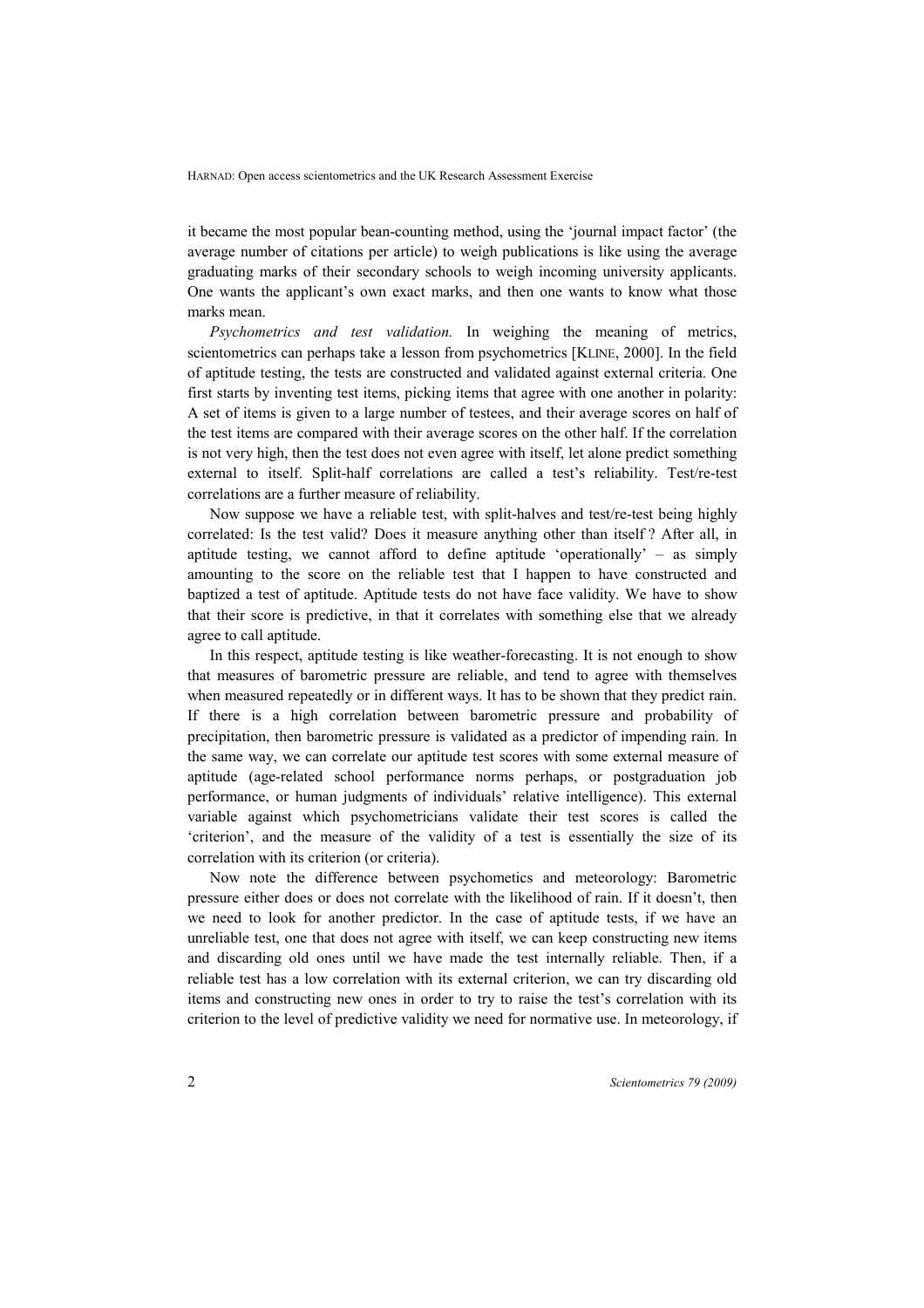the correlation between pressure and rain is not high enough, we can't change the measure of pressure, but we can add more predictors, for example, current humidity, or the speed and direction of an approaching cold front. The measures can then be combined in a multiple regression equation, in which, say, 3 predictors, each with its own regression (or 'beta') weight, are used jointly to predict the criterion.

The same can be done with psychometric test validation. If the validity of a single test is too low, we can add more tests: tests of verbal ability, tests of numerical ability, tests of spatial ability – to see whether, jointly, they do a better job of predicting our criterion.

*Multivariate metrics.* Now contrast this with the case of scientometrics, and citation counting in particular. Although I don't know whether it has been tested formally, let us assume that citation counts are indeed reliable, in that if you randomly split an author's works in half, there will be a good split-half correlation, and that if you take successive citation counts in two different time windows, they will be sufficiently correlated with one another too.

Now we proceed to validation: Correlations between citations and various criteria (e.g., performance indicators, such as funding, productivity, prizes) have been measured, much the way correlations between psychometric scores and their criteria have been measured. And those scientometric correlations have turned out to be whatever they have been: sometimes higher sometimes lower, but never, I would suggest, stellar – never approaching the kind of predictivity there is in meteorology or aptitude psychometrics or medical biometrics. And the reason validity is not higher is that we cannot really discard old test items and construct new ones to improve the correlation of citations with their criterion, as we do in psychometrics. Citation counts are citation counts. So we have thus far been rather passive about the validation of our scientific and scholarly performance metrics, taking pot-luck rather than systematically trying to increase their validity, as in psychometrics.

For a long time we simply stuck superstitiously with the journal citation impact factor. As noted, in evaluating individual papers or authors the average citation count of the journal in which their paper was published is a rather blunt instrument. Performance evaluation committees have since begun to look also at exact citation counts for papers or authors. There have been some gestures toward using co-citations too (after all, it should make a difference if a paper or author is co-cited with a graduate student versus a Nobel Laureate). The Institute for Scientific Information developed an 'immediacy index' for journals ; in principle, similar time-based measures could index an individual paper's or author's citation growth, latency to peak, and decay rate. Let's call those 'citation chronometrics'. Then there were 'hub' and 'authority' scores, measuring citation fan-out and fan-in [KLEINBERG, 1999]. The authority score is a measure similar to Google's PageRank, that recursively weights incoming citations by their own respective incoming citation weights [PAGE & AL., 1999]. Lately we have also had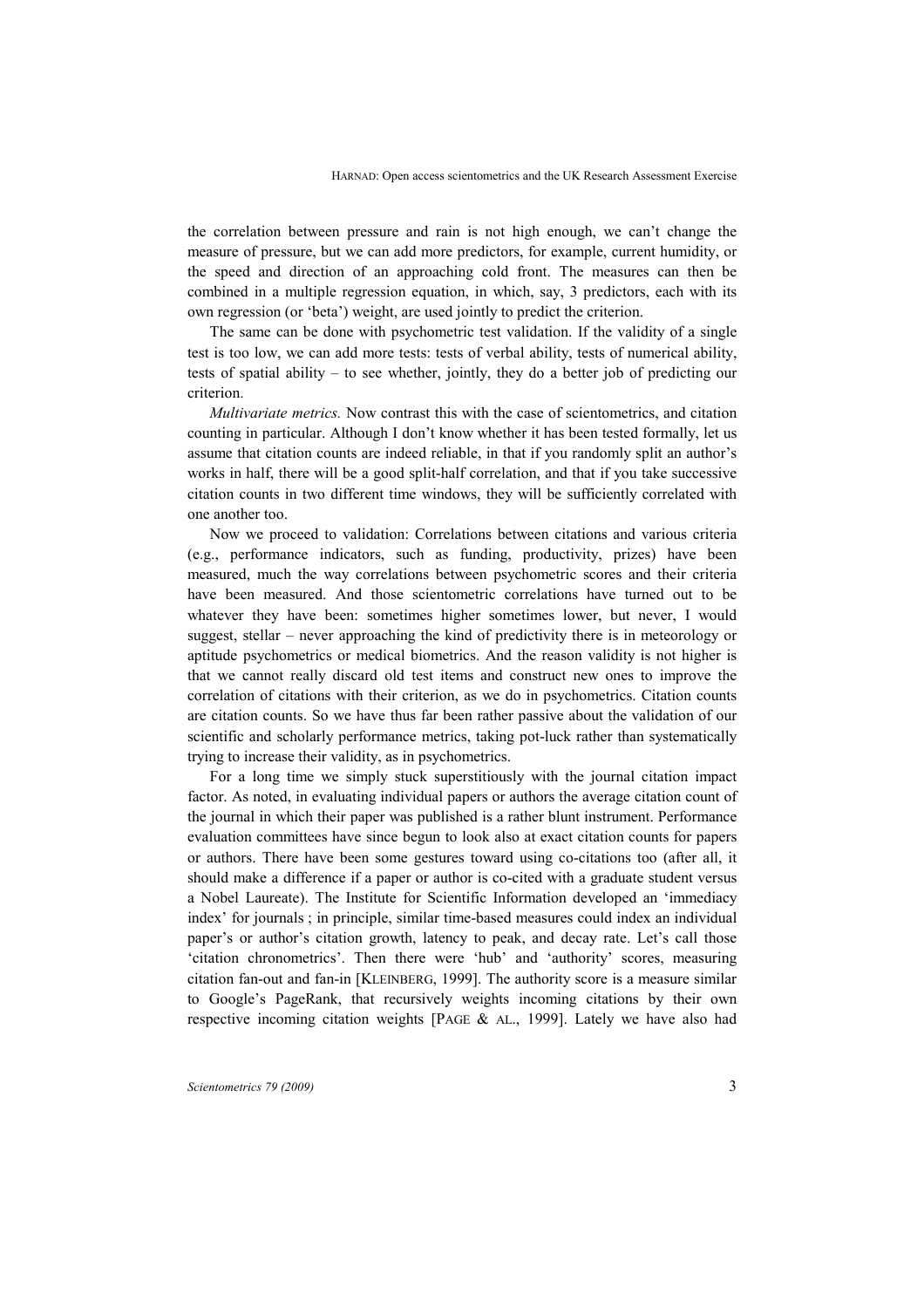HIRSCH's [2005] h-index. Online download counts have likewise entered the arena. Many other metrics are possible too: co-authorship, endogamy/exogamy (how narrow or wide and even cross-disciplinary is a paper's or author' citation fan-in, fan-out, and wider interconnectivity?), textual proximity (degree of textual overlap, and latent semantic distance metrics ; [LANDAUER & AL., 1998]), download chronometrics, perhaps eventually even co-download measures. But for some reason, we have so far tended to use these metrics one at a time, as if both predictor and criterion were univariate, rather than trying to combine them into multivariate measures that might have higher predictive power.

The first thing psychometricians would do with a 'battery' of univariate metrics would be to systematically validate them against external criteria that already have some face validity for us: There are other classic performance measures, such as funding, doctoral student counts, and prizes – but, frankly, using those would be circular, as they have not been externally validated either. What psychometricians sometimes do first with their batteries of diverse metrics is to look at their intercorrelational structure through principal-component and factor analyses. What has emerged, somewhat surprisingly, from factor-analyzing many diverse aptitude tests jointly is a single primary factor – the General Intelligence or 'G' factor – that is common to all of them. There are those who think G is some sort of artifact of the test construction and correlational methods used, but most psychometricians think G is actually an empirical finding: that there is a single basic human intellectual ability underlying all the other special abilities [KLINE, 2000].

Aptitude tests differ in the size of their G 'loadings', but all of them have some positive G loading. No one test, however, is a direct measure of G alone. It requires a battery of tests to get a picture of G (and so far individuals are not characterised as having a given 'G Score', but as having a composite of scores on a variety of different aptitude tests). Intelligence is multidimensional even if there is a shared underlying factor. Hence aptitude tests have to be multidimensional. But aptitude testing has the advantage over scientometrics that most of the various specific aptitude tests (verbal reasoning, mathematical reasoning, spatial visualization, short-term memory, reaction time, musical ability, motor coordination, etc., some of them psychometric, some of them biometric) have been validated against their respective criteria. This is not true in scientometrics: Citation and other metrics have been used, and their pairwise correlations with criteria have been calculated and reported, but nothing like the systematic validation process that goes into the construction and use of aptitude tests – calibrating and optimizing on the basis of data from generation after generation of students – has been done with scientometric measures. Nothing like standardized 'norms' or benchmarks has as yet emerged from scientometrics.

It has to be said that this is partly because the database containing the most important of the scientometric indicators – citations – has been in the proprietary hands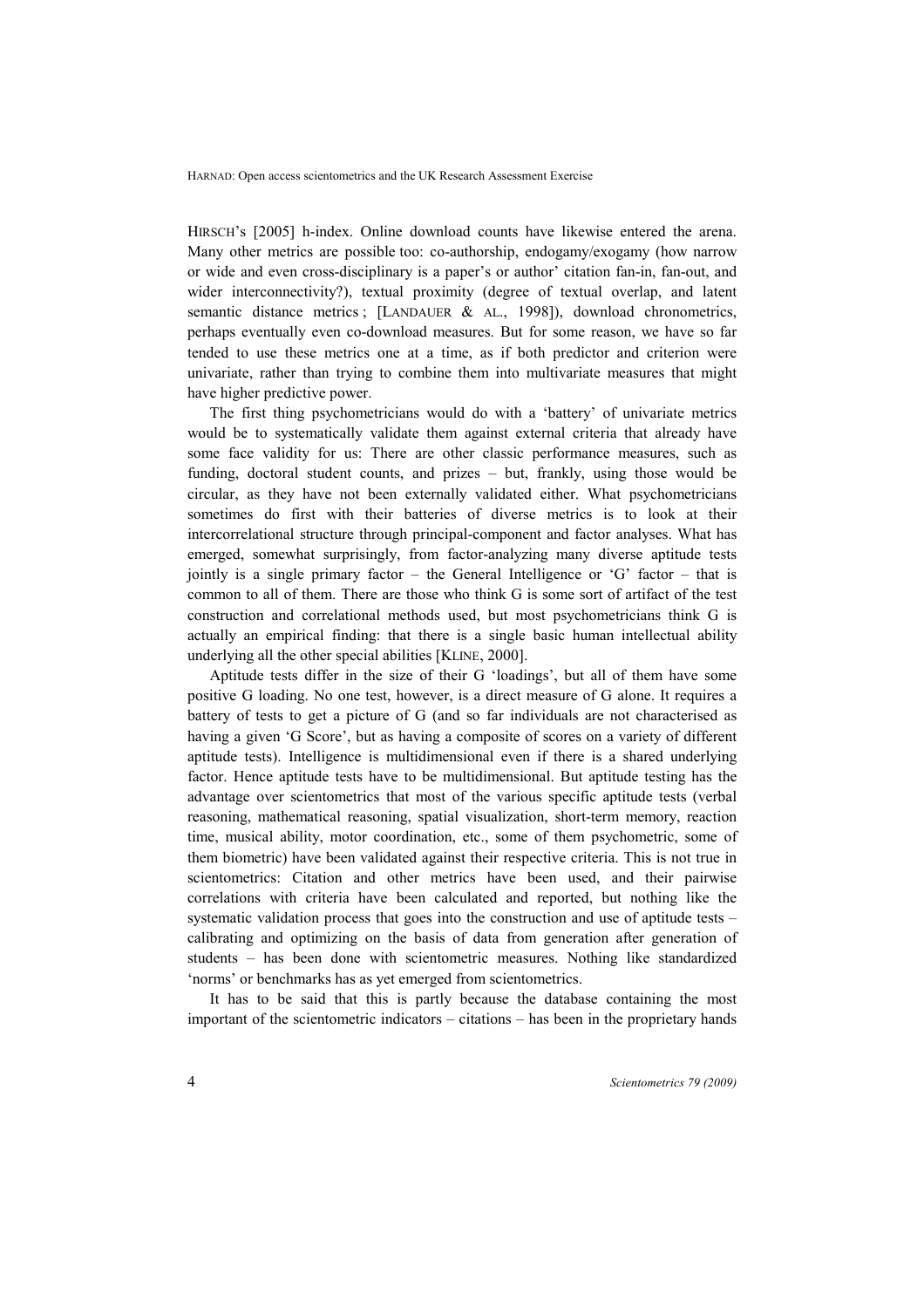of one sole database provider for decades, with parts of it temporarily leased (at no small cost) to those who wished to do some data-mining and analyses. This is about to change, with the onset of the 'Open Access' era:

*Open Access.* Until now, the reference metadata and cited references of the top 25% of the c. 24,000 peer-reviewed journals published worldwide, across disciplines and languages, have been systematically fed (by the journal publishers) to the Institutite for Scientific Information (ISI), to be extracted and stored. But soon this is will change. It has been discovered (belatedly) that the Web makes it possible to make the full-text (not just the reference metadata and cited reference) of every single one of the 2.5 million articles published annually in those 24,000 journals (not just the top 25%) freely accessible online to all users (not just those that can afford paid access to the journals and the ISI dtabase).

Open Access (OA) means free online access to all peer-reviewed journal articles. In the paper era, because of the cost of generating and disseminating print-on-paper, OA was unthinkable. Paper access could not be provided free for all, because subscription income was needed to cover the costs of peer review and publishing. Moreover, the paper medium did not make it possible to (literally) put the entire peer-reviewed journal corpus at the fingertips of all users, everywhere, at all times (in the way the Web already does today – but with other forms of content, such as E-bay product blurbs, blogs, and pornography).

Awareness of the Web's potential for providing OA to the research corpus is arriving belatedly for a number of reasons, but the chief two reasons are that for a long time most researchers neither realized (nor believed) (1) that OA was fully within their reach, nor (2) that it could bring them substantial benefits.

(1) *Reachability of OA.* That OA was fully within researchers' reach had in fact already been demonstrated decades earlier, first by the computer scientists who invented Unix and the Internet, and immediately began storing and sharing their papers on 'anonymous FTP sites' (in the '80's, and then on websites, once the web was invented). Next, some branches of physics – notably high energy physics (in which there had already been a culture, even in the paper era, of systematically sharing one another's prepublication preprints) – made the natural transition to first sharing preprints via email and then via the web: In the early '90s, physicists began self-archiving their papers in electronic form ('eprints') – both before (preprints) and after peer-review (postprints) – in a central web archive (long called XXX and eventually Arxiv). In computer science, meanwhile, where self-archiving had been going on even longer, but on authors' local FTP and websites rather than centrally, a central harvester of those local websites, Citeseer, was created in the late '90s that not only gathered together all the computer science papers it could trawl from the web, but extracted and linked their reference lists, generating a rudimentary citation count for each article [GILES & AL.,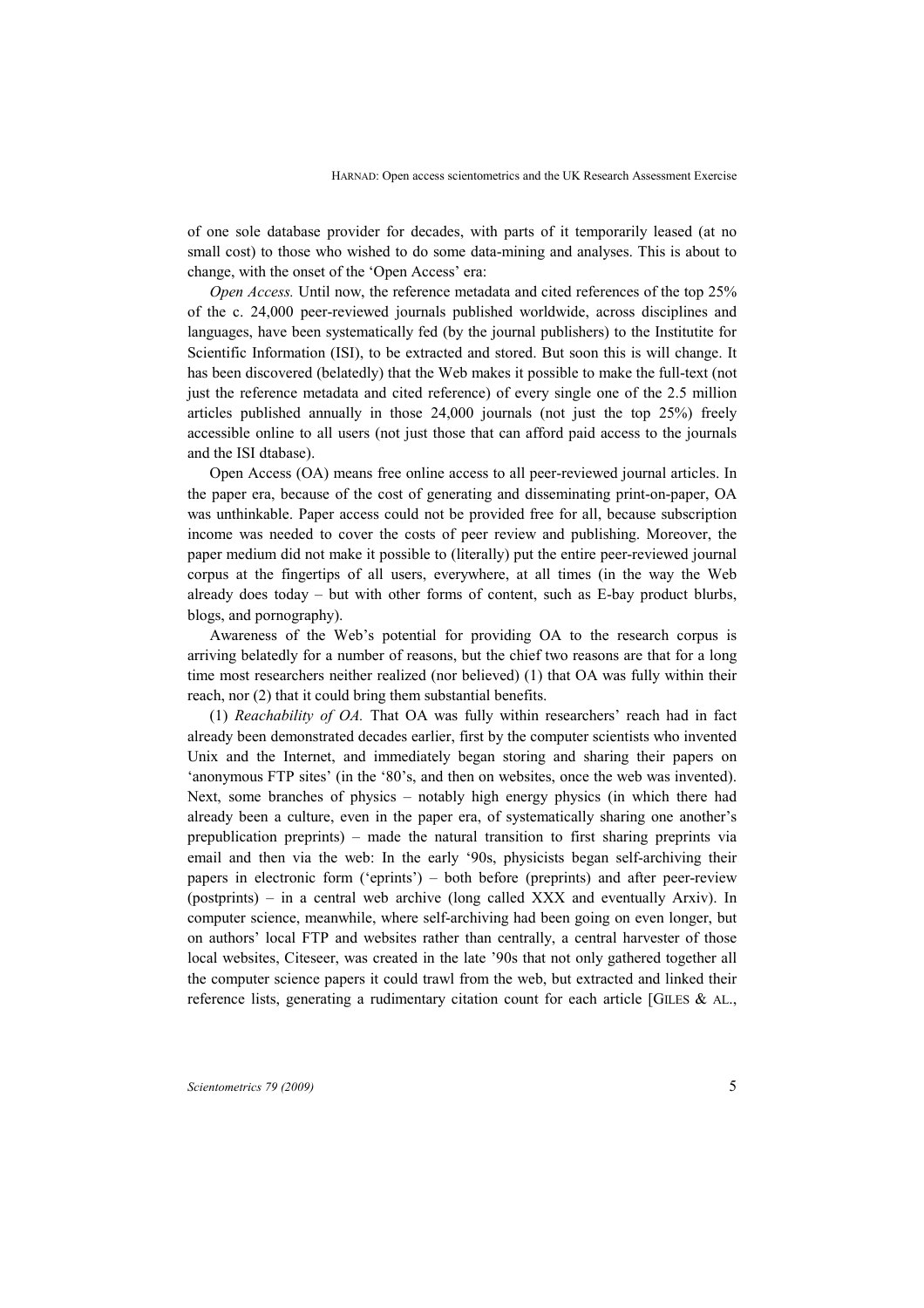1999]. Shortly thereafter, Citebase was created to do the same (and more) for the contents of Arxiv [BRODY, 2003]. (We will return to Citebase, shortly.)

*(2) Benefits of OA.* But apart from these two bursts of spontaneous self-archiving in computer science and some areas of physics, other disciplines did not pick up on the power and potential of the online medium for enhancing the usage of their work. Lawrence (one of the co-inventors of Citeseer) published a study in Nature in 2001, showing that articles that were made freely available on the Web were cited more than twice as much as those that were not ; yet most researchers still did not rush to selfarchive. The finding of an OA citation impact advantage was soon extended beyond computer science, first to physics [HARNAD & BRODY, 2004], and then also to all 10 of the biological, social science, and humanities disciplines so far tested [HAJJEM  $\&$  AL., 2005]; yet the worldwide spontaneous self-archiving rate continued to hover around 15%.

If researchers themselves were not very heedful of the benefits of OA, however, their institutions and research funders – co-beneficiaries of their research impact – were: To my knowledge, the department of Electronics and Computer Science (ECS) at University of Southampton was the first to mandate self-archiving for all departmental research articles published: These had to be deposited in the department's own Institutional Repository (IR) (upgraded using the first free, open source software for creating OA IRs, likewise created at Southampton and now widely used worldwide).

Southampton was persuaded to do what it did in part because of something unique to the United Kingdom: The Research Assessment Exercise (RAE), in which research performance indicators from every department in every UK university are evaluated and ranked every six years or so, with the departments receiving substantial top-sliced research funding as a function of their RAE rank.

*The UK Research Assessment Exercise (RAE).* The RAE is a very cumbersome, time-consuming and expensive undertaking, for the researchers as well as the assessors. It requires preparing and submitting piels and piles of paper containing indicators of research productivity and performance (funding, students, publications, applications, industrial spin-offs, etc.) along with each researcher's four best papers, which are then 'peer-reviewed' by an RAE panel for each discipline. Of course, these papers are already published, hence have already been peer-reviewed; moreover, those that were published in the better journals had already been peer-reviewed by the best experts in the world in their field, not a generic RAE panel. But the interesting thing about the RAE outcome was that although (for no particular reason) it explicitly forbade citation counts among its performance indicators, the RAE rankings nevertheless turned out to be highly correlated with the total citation counts for the submitted researchers, and this was found to be true in every one of the RAE disciplines for which the correlation was tested [OPPENHEIM, 1996].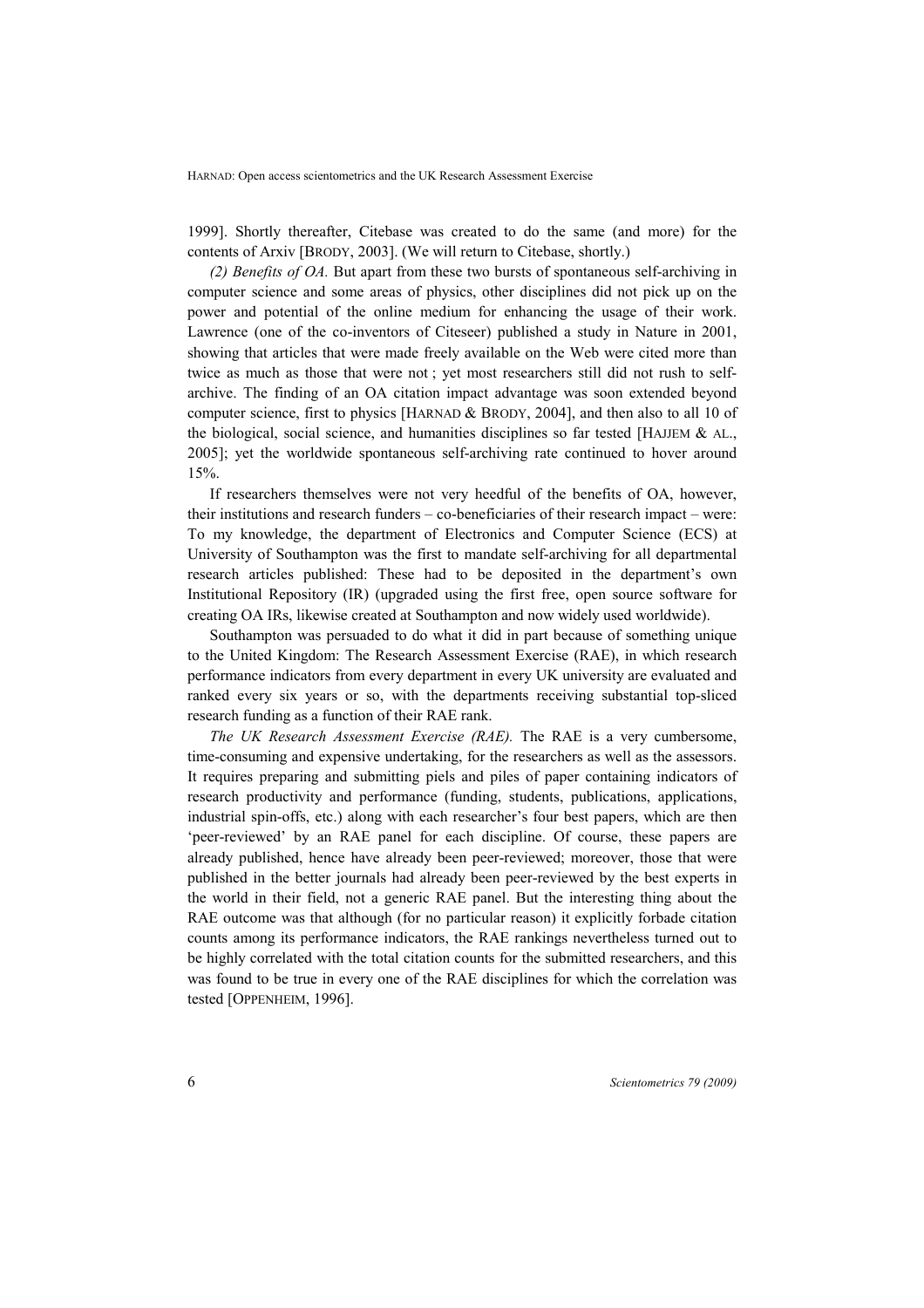The question then arises: If the RAE ranks that result from this complicated and time-consuming process are highly correlated with citations that are not even explicitly counted, why not just count the citations? If the correlation is high enough, the cumbersome process can be dropped, or at least simplified. Professor Charles Oppenheim of Loughborough University (who did most of the RAE/citation correlation studies), the University of Southampton research group that did most of the OA citation advantage studies, and many others in the UK, accordingly urged that the RAE should be dropped or simplified in favor of metrics, and it was subsequently decided to do so: The next RAE in 2008 will be a parallel exercise, conducted the old, complicated way, alongside a new, stream-lined, metrics-based way [HARNAD, 2006]. But another complication has arisen:

In many of the hard-science disciplines there was a metric that correlated with the RAE outcome even more highly than citations: *prior research funding*. One could hence make an even stronger argument for basing the RAE rank entirely on prior research funding in those disciplines (where the correlation was close to 1.0). The problem, however, is that research funding is explicitly submitted as a performance indicator. So its tight correlation with the RAE outcome could well be because the RAE panels, in making their evaluations, were strongly influenced (indeed biassed) by the amount of prior funding received – perhaps more influenced than by other factors, such as, for example, the quality of the submitted papers (which the panels were not necessarily even best-qualified to judge). Citations, in contrast, were not submitted or counted; so their correlation with the outcome, though not as high as that of prior funding, was 'unbiassed'. (Moreover, the RAE is meant to be an independent, top-sliced component of UK research funding, alongside classical competitive proposal-based funding, in a *dual* funding system. If prior funding were given too heavy a weight in the RAE ranking, that would merely amount to collapsing the dual funding system into a single proposal-based system, and just adding a multiplier effect to the proposal-based funding, amplifying any Matthew Effect, with the rich just getting richer and the poor poorer.)

There is a lesson to be learned here, and we will return to it, but first, back to the problem of the low spontaneous OA self-archiving rate worldwide, despite the evidence that it doubles citations. Part of the reasoning that drove Southampton's ECS department to adopt the world's first self-archiving mandate was that it would increase the visibility and usage of the department's research, thereby increasing its citation impact, and, in turn, the department's RAE rank. But there was also a lot of enthusiasm in the department for OA self-archiving, arising from studies based on citation-linking the articles deposited in the Physics Arxiv, through Citebase, the scientometric search engine created by Tim Brody, then a doctoral student in the department [BRODY, 2003; HARNAD & AL., 2003; HARNAD & BRODY, 2004].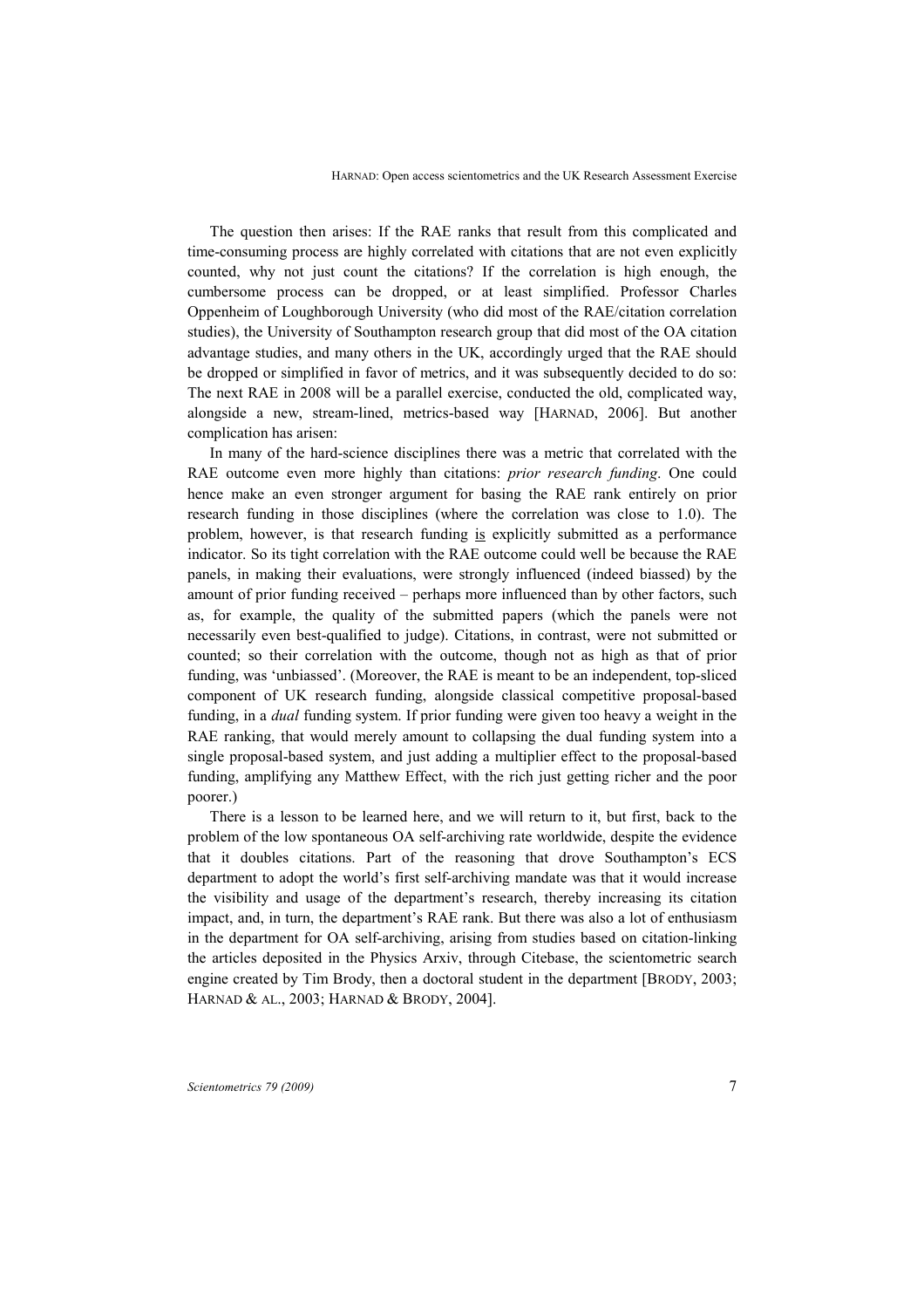*Citebase.* In conjunction with citation data from the ISI database (from a leased ISI CD-ROM), Citebase was used to compare the citation counts for articles in the same physics journals and years that were and were not self-archived in Arxiv. Lawrence's OA citation advantage in computer science was confirmed in physics. Brody then went on to compare the download counts for articles in Arxiv within the first six months after they were deposited, and their citation counts a year or more later – and found a significant correlation: Early citation counts predict later citation counts, but download counts predict citations even earlier. A download/citation correlator was designed that allowed the user to set the time-window for calculating the correlation between downloads and citations [BRODY & AL., 2006].

Citebase accordingly began adding more and more metrics on which it could rank the results of searches, including (for either the paper or the author): dates (age), citations, downloads, hub scores, authority scores, co-citedness scores. These rankings were of course for demonstration purposes only, and unvalidated. They were also very noisy, as authors' names were not uniquely sorted, the download data only came from the UK mirror site of Arxiv (as the primary US Arxiv site did not allow us to analyze their download statistics), not all articles in Arxiv had been successfully linked, and of course Arxiv's coverage of physics is not complete. Nevertheless, Citebase demonstrated the potential power of citation-based navigation as well as (univariate) scientometric ranking.

*A scientometric ranking engine for the RAE.* The natural next step – apart from increasing Citebase's coverage – is to add more of the 'vertical' metrics that currently allow univariate ranking, one variable at a time, but to turn them instead into 'horizontal' multivariate metrics, in a dynamic multiple-regression engine, in which each of the individual vertical predictors can be given a weight and combined in a multivariate linear equation. This can of course be done by simply picking one (or more) of the univariate metrics themselves, and using it as the criterion. That allows some rudimentary assignment of the beta weights on each remaining predictor. Or the weights can be hand-calibrable, so the user can explore the ranking yielded by different (normalized) hand-adjusted weights.

But the best solution of all is to provide an external criterion for validating the weights on the battery of predictor metrics. And there is, in the case of RAE 2008, a natural criterion, namely, the ranks generated by the parallel panel-based ('peer review') exercise itself. For all submitted authors (or papers), a Citebase-like multiple regression engine can be fed their publication counts, their articles' journal impact factors, citation counts, co-citation counts, citation chronometrics (age, growth, latency to peak, decay rate), hub/authority scores, h-index, prior funding, student counts, coauthorship scores, endogamy/exogamy scores, textual proximity scores, download and co-download counts and chronometrics, and more. The multiple regression of all those predictor metrics onto the panel rankings as the validation criterion will generate the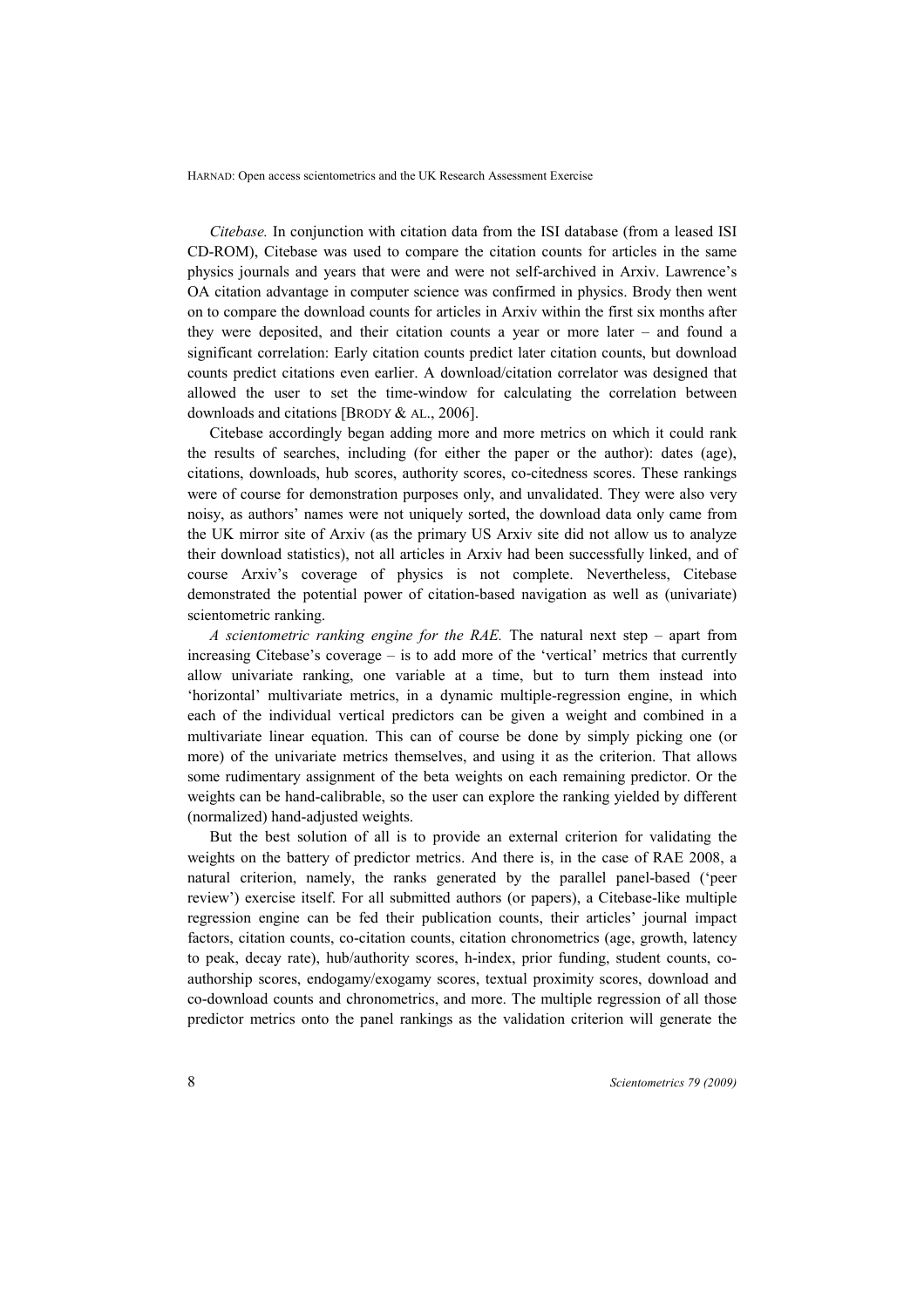default beta weights (different in each discipline) for each metric [HARNAD, 2006]. This will give an indication of the validity of the predictor metrics as a whole, relative to the panel-based rankings as the criterion. It will also allow adjustments, to calibrate the weights on the predictors so as to fine-tune the outcome or eliminate biasses (e.g., to reduce or remove the Matthew Effect of prior funding; or there may be other factors to amplify, reduce, minimize, or eliminate). The battery could also be factor-analyzed to look for a smaller number of underlying factors – possibly even a 'G-factor', if there is one.

The UK RAE is merely one glimpse of the possibilities opened up by OA scientometrics [SHADBOLT  $\&$  AL., 2006]. There is no more reason for these metrics to remain inaccessible to all users in the online age than for the research articles themselves to remain inaccessible. The data-mining potential of an OA corpus is enormous, not just for research evaluation by performance assessors, but for search and navigation by reseacher-users, students, and even the general public. Historians of knowledge, as well as analysts trying to predict the future course of knowledge will gain a wealth of powerful new tools to do so. The only thing missing is the primary OA database: the articles themselves. The main allies in demonstrating to the research community the benefits of providing that primary OA database today are the self-same scientometric tools that are waiting to mine it.

## **References**

- BRODY, T. (2003), Citebase search: Autonomous citation database for e-print archives. *ECS Technical Report*. http://eprints.ecs.soton.ac.uk/10677/
- BRODY, T., HARNAD, S., CARR, L. (2006), Earlier web usage statistics as predictors of later citation impact. *Journal of the American Association for Information Science and Technology (JASIST)*, 57 (8) : 1060–1072. http://eprints.ecs.soton.ac.uk/10713/
- GARFIELD, E., (1955) Citation indexes for science: A new dimension in documentation through association of ideas. *Science*, 122 : 108–111,
- http://www.garfield.library.upenn.edu/papers/science\_v122(3159)p108y1955.html
- GILES, C. L. , BOLLACKER, K., LAWRENCE, S. (1998), CiteSeer: An automatic citation indexing system. *Digital Libraries 98: Third ACM Conf. on Digital Libraries*, ACM Press, New York, 1998, pp. 89–98. http://www.neci.nj.nec.com/homepages/lawrence/citeseer.html
- GUÉDON, J.-C. (2002), *In Oldenburg's Long Shadow: Librarians, Research Scientists, Publishers, and the Control of Scientific Publishing*. Washington, DC: The Association of Research Libraries. http://www.arl.org/resources/pubs/mmproceedings/138guedon.shtml
- HAJJEM, C., HARNAD, S., GINGRAS, Y. (2005), Ten-year cross-disciplinary comparison of the growth of open access and how it increases research citation impact. *IEEE Data Engineering Bulletin*, 28 (4) 39–47. http://eprints.ecs.soton.ac.uk/12906/
- HARNAD, S. (2006), Online, continuous, metrics-based research assessment. Technical Report, ECS, University of Southampton. http://eprints.ecs.soton.ac.uk/12130/
- HARNAD, S., BRODY, T. (2004), Comparing the impact of Open Access (OA) vs. non-OA articles in the same journals, *D-Lib Magazine*, 10 (6) June. http://www.dlib.org/dlib/june04/harnad/06harnad.html

*Scientometrics 79 (2009)* 9